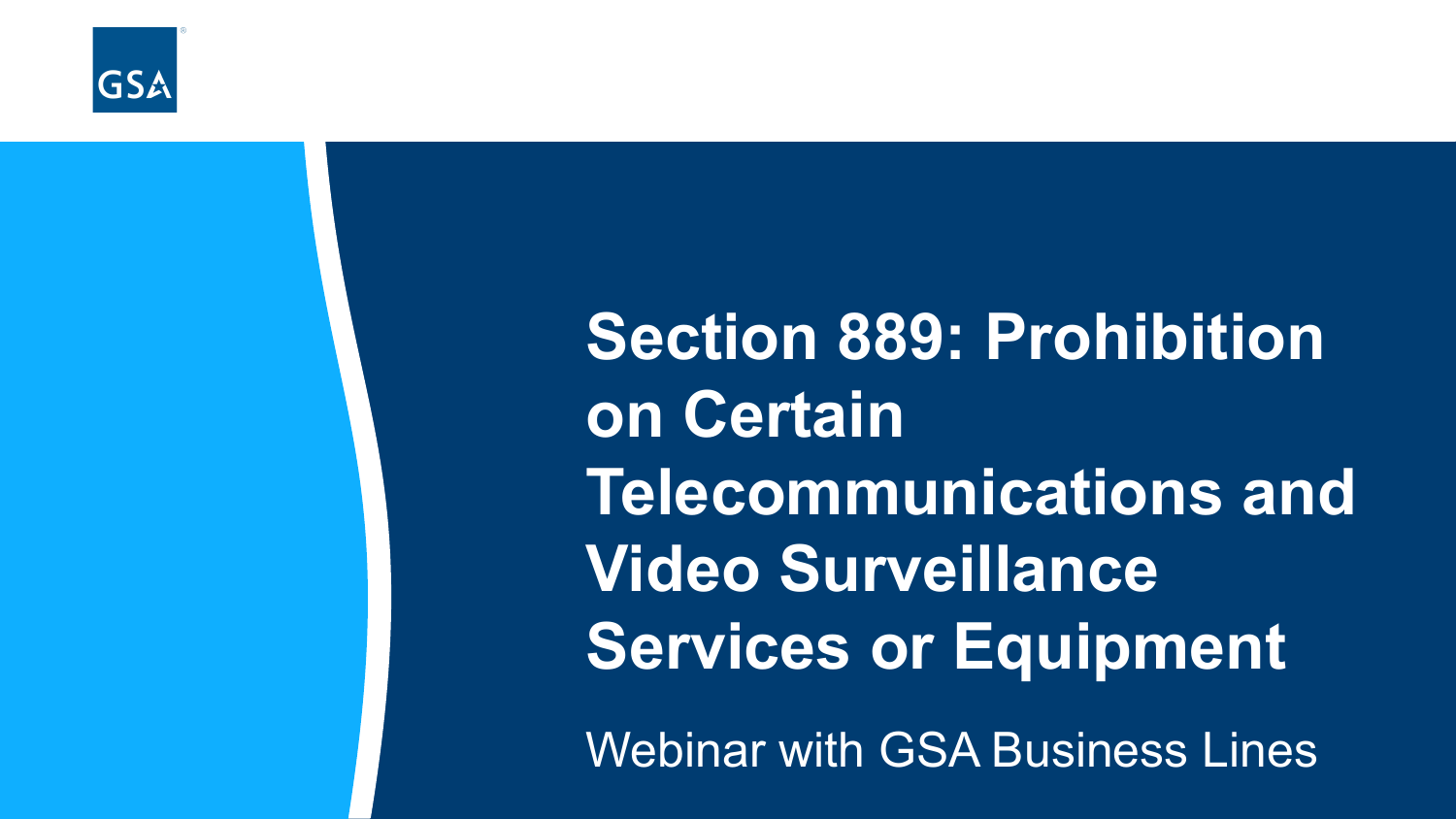#### **Section 889's Two Prohibitions**

- Part A: Effective **August 13, 2019**, the Government may not **obtain** (through a contract or other instrument) certain telecommunications equipment or services produced by five named Chinese companies or their subsidiaries and affiliates
- Part B: Effective **August 13, 2020**, the Government may not contract with an entity that **uses** certain telecommunications equipment or services, as a substantial or essential component of any system, or as critical technology as part of any system, produced by any of the same five named Chinese companies or their subsidiaries and affiliates
	- Use is "regardless of whether that use is in performance of a Federal contract"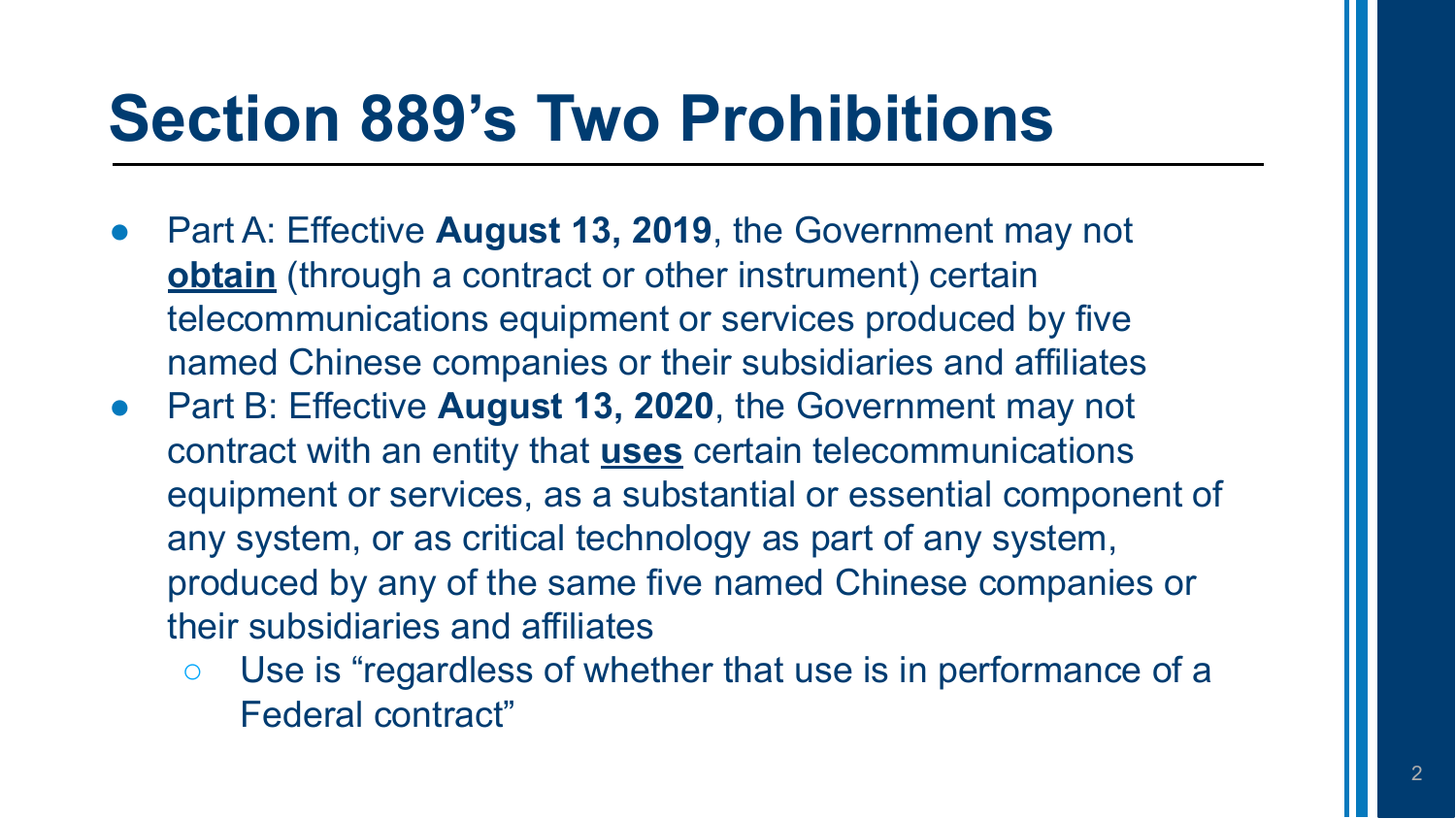## **Representation Provision (-24)**

- Representations are required regardless of whether the offeror believes that an exception under paragraph (b) applies
- Offerors are required to ensure that representations regarding equipment and services **provided** to the Government and representations regarding equipment, systems, and services **used** by the offeror are accurate
- Offerors may want to consult with their own legal counsel
- Understanding the additional information required by paragraph (e) of the representation provision ([FAR 52.204-24](https://www.acquisition.gov/far/part-52#FAR_52_204_24)) may be helpful in determining the appropriate level of investigation required before making representations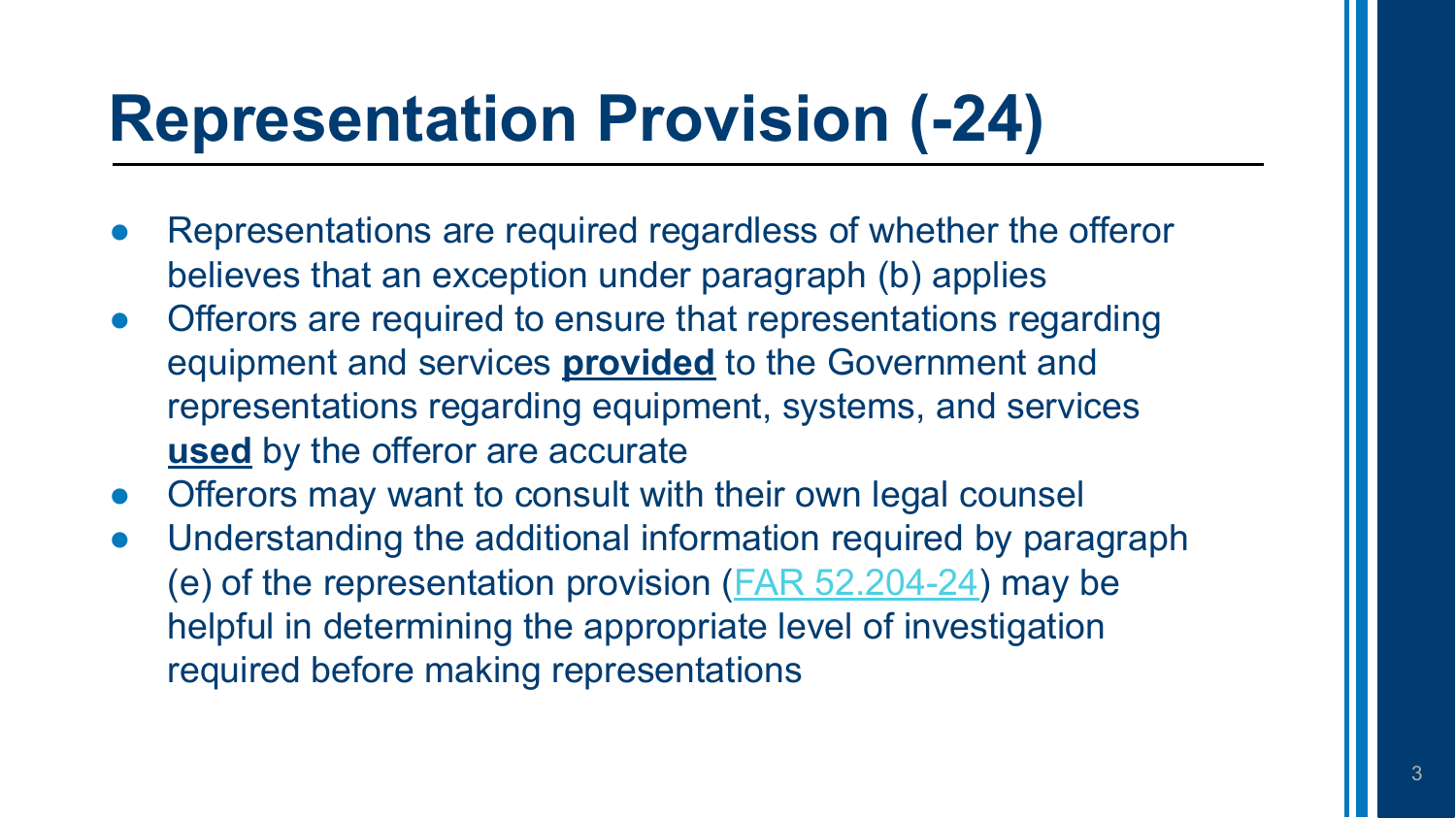## **Required Offeror Due Diligence**

- Offerors should conduct reasonable inquiries, and represent findings to the Government, regarding:
	- All equipment, systems, and services, used by the offeror, regardless of geographic location, including equipment, systems, and services owned or provided by other companies (e.g., affiliates, parents, subsidiaries, subcontractors, suppliers)
- The representation is limited to **use by the offeror itself**; the representation does not concern use by other legal entities (e.g., affiliates, parents, subsidiaries, subcontractors, suppliers)
	- As mentioned in the previous bullet, however, it does concern use by the offeror of equipment, systems, and services owned or provided to the offeror by other companies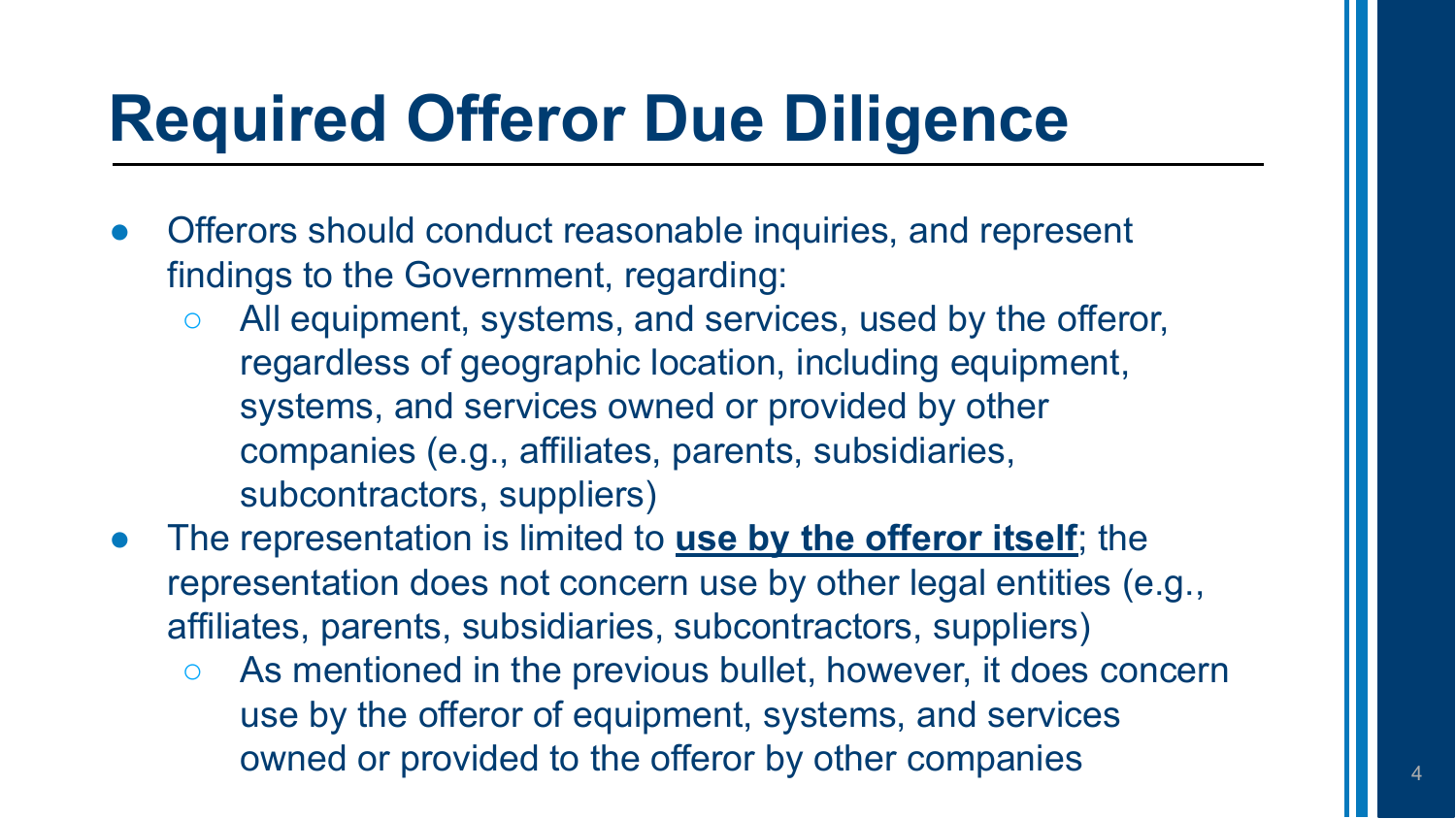# **Reporting Clause (-25)**

- Requires contractors and subcontractors to **notify** the Government if they identify that covered telecommunications equipment or services are **used**, as a substantial or essential component of any system, or as critical technology as part of any system, **during contract performance** ([FAR 52.204-25\(d\)\(1\)](https://www.acquisition.gov/far/part-52#FAR_52_204_25))
- Unlike the representation provisions' requirements, the reporting requirement **does** flow down to subcontractors
- The reporting clause is only about reporting, not representation
	- No representations are required by the reporting clause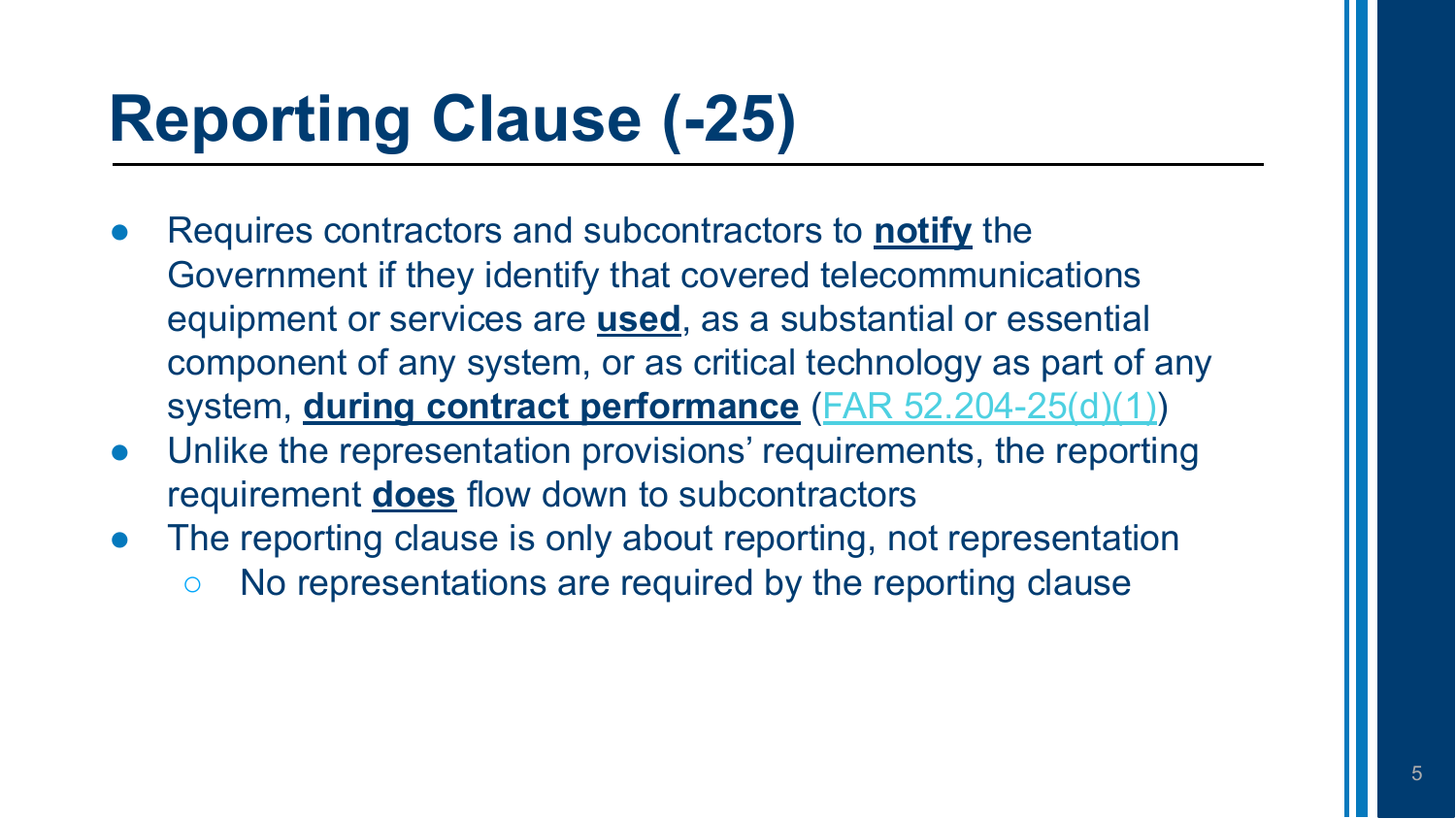# **Annual (SAM) Representation (-26)**

- A fourth interim FAR rule was published on August 27 and will be effective, along with the technological update to SAM.gov, on October 26
- This rule updates the SAM representation provision ([FAR](https://www.acquisition.gov/far/part-52#FAR_52_204_26) [52.204-26\)](https://www.acquisition.gov/far/part-52#FAR_52_204_26)
	- Starting October 26, entities must both **represent**, in SAM, whether they **provide** and whether they **use** covered telecommunications equipment or services
- Starting October 26, if an entity **represents**, in SAM, that it **does not provide** and **does not use** covered telecommunications equipment or services, it will only need to re-represent annually, via SAM (it does not respond to the representation provision ([FAR](https://www.acquisition.gov/far/part-52#FAR_52_204_24) [52.204-24\)](https://www.acquisition.gov/far/part-52#FAR_52_204_24) when submitting offers)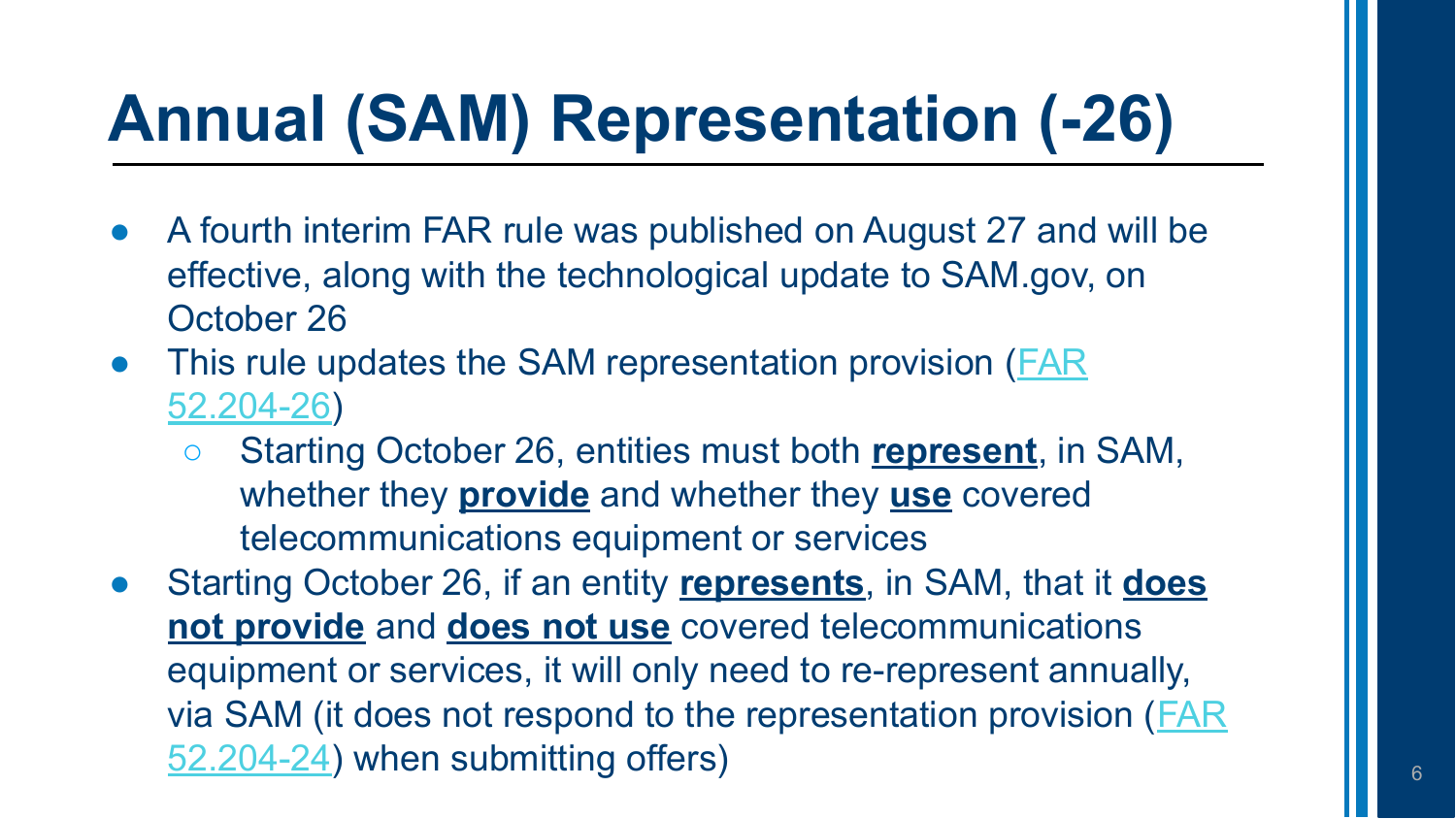## **FAS Implementation**

- **Existing Federal Acquisition Service (FAS) indefinite delivery** vehicles (IDVs) are being modified to incorporate the updated reporting clause ([FAR 52.204-25 \(AUG 2020\)](https://www.acquisition.gov/far/part-52#FAR_52_204_25))
	- Mass modifications began to be issued on August 13, 2020 for Schedule contracts (A824) and certain non-Schedule IDV contracts (A823)
	- All other IDV contracts are being modified manually
- Information about whether an IDV has been modified can be found using the [GSA FAS Section 889 Part B Contract Vehicle](https://d2d.gsa.gov/report/gsa-fas-889-part-b-contract-vehicle-modification-tracking-dashboard) [Modification Tracking Dashboard](https://d2d.gsa.gov/report/gsa-fas-889-part-b-contract-vehicle-modification-tracking-dashboard)
	- Note that information is also available on [Contracts Online](https://www.gsaelibrary.gsa.gov/ElibMain/contractsOnline.do?scheduleNumber=MAS) (for Schedules) or program websites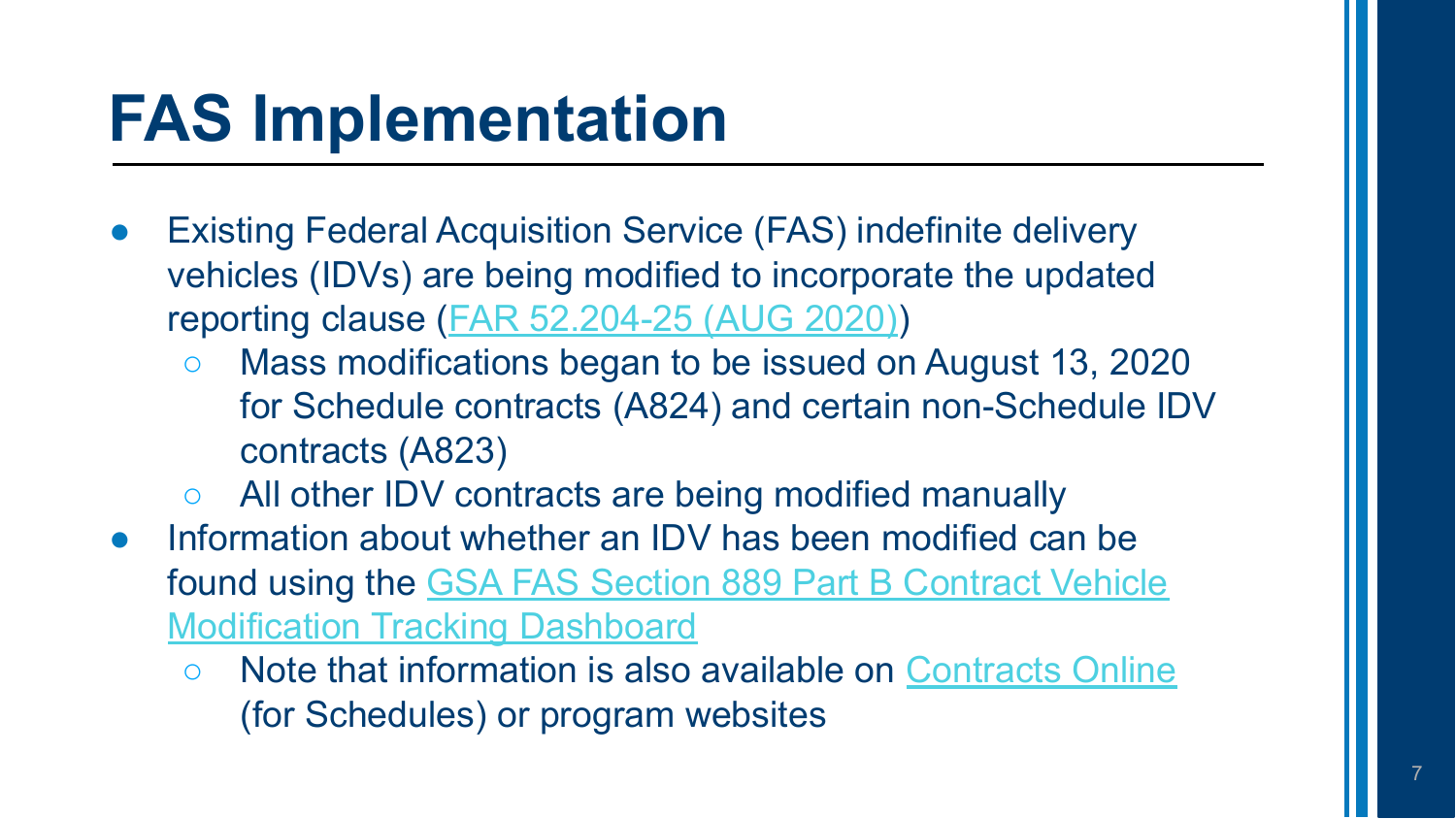## **PBS Implementation**

- **Existing Public Building Service (PBS) indefinite delivery vehicles** (IDVs) are being modified to include the updated reporting clause ([FAR 52.204-25 \(AUG 2020\)](https://www.acquisition.gov/far/part-52#FAR_52_204_25)) using robotic process automation ("RPA" or "a bot")
- Guidance for GSA lease acquisitions may be found in [Leasing](https://www.gsa.gov/cdnstatic/Real_Estate_Acquisitions/Leasing_Alert_LA-20-11_Section_889_Parts_A_and_B.pdf) [Alert LA-20-11](https://www.gsa.gov/cdnstatic/Real_Estate_Acquisitions/Leasing_Alert_LA-20-11_Section_889_Parts_A_and_B.pdf)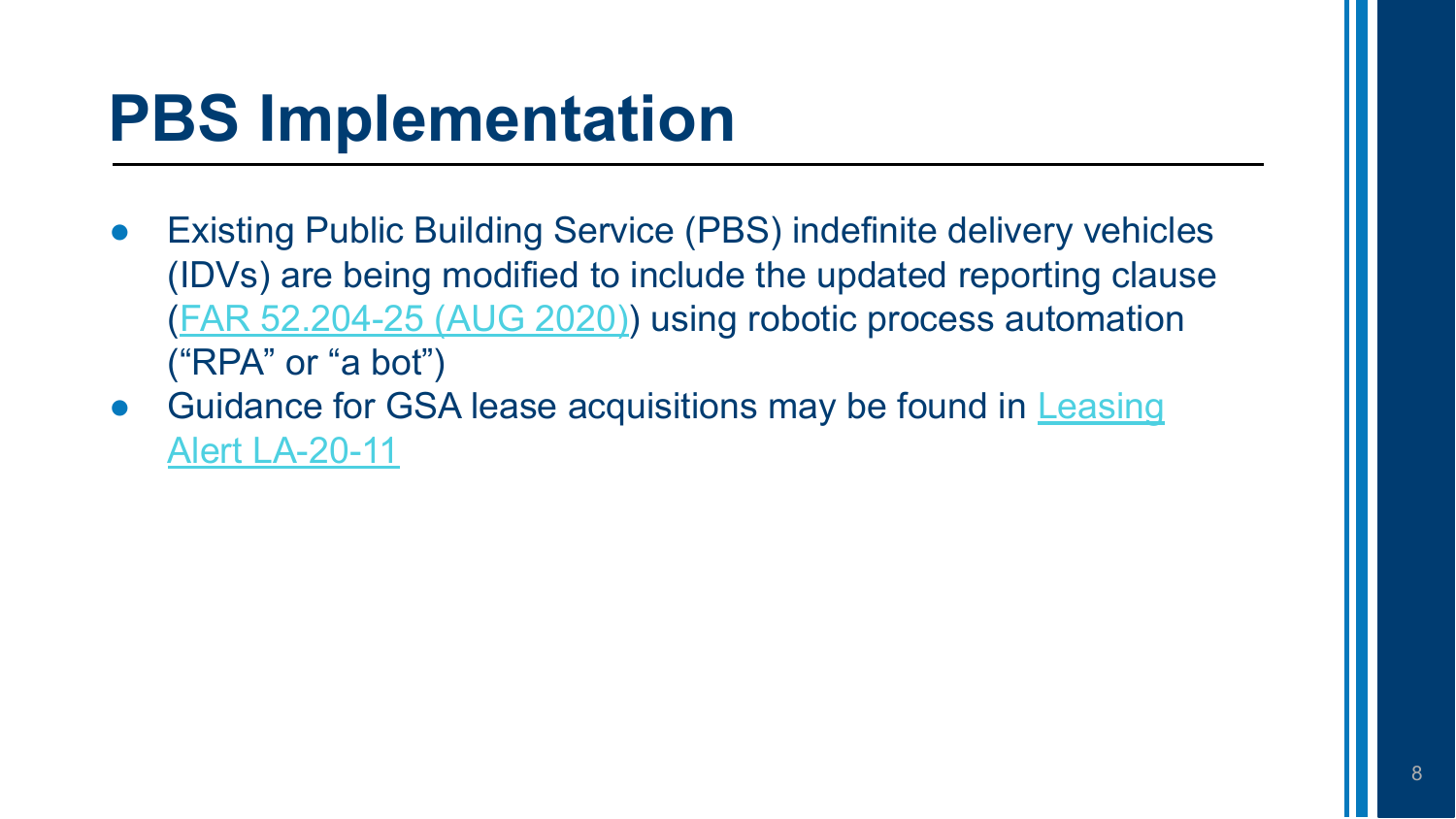#### **Waivers to Section 889**

- Office of the Director of National Intelligence (ODNI) waivers
	- The Director of National Intelligence may provide a waiver to either Section 889 prohibition for "national security interests"
- **Agency waivers** 
	- Agency heads may, on a one-time basis for each contractor, delay the effect of Section 889 Part A through August 13, 2021
	- Agency heads may, on a one-time basis for each contractor, delay the effect of Section 889 Part B through August 13, 2022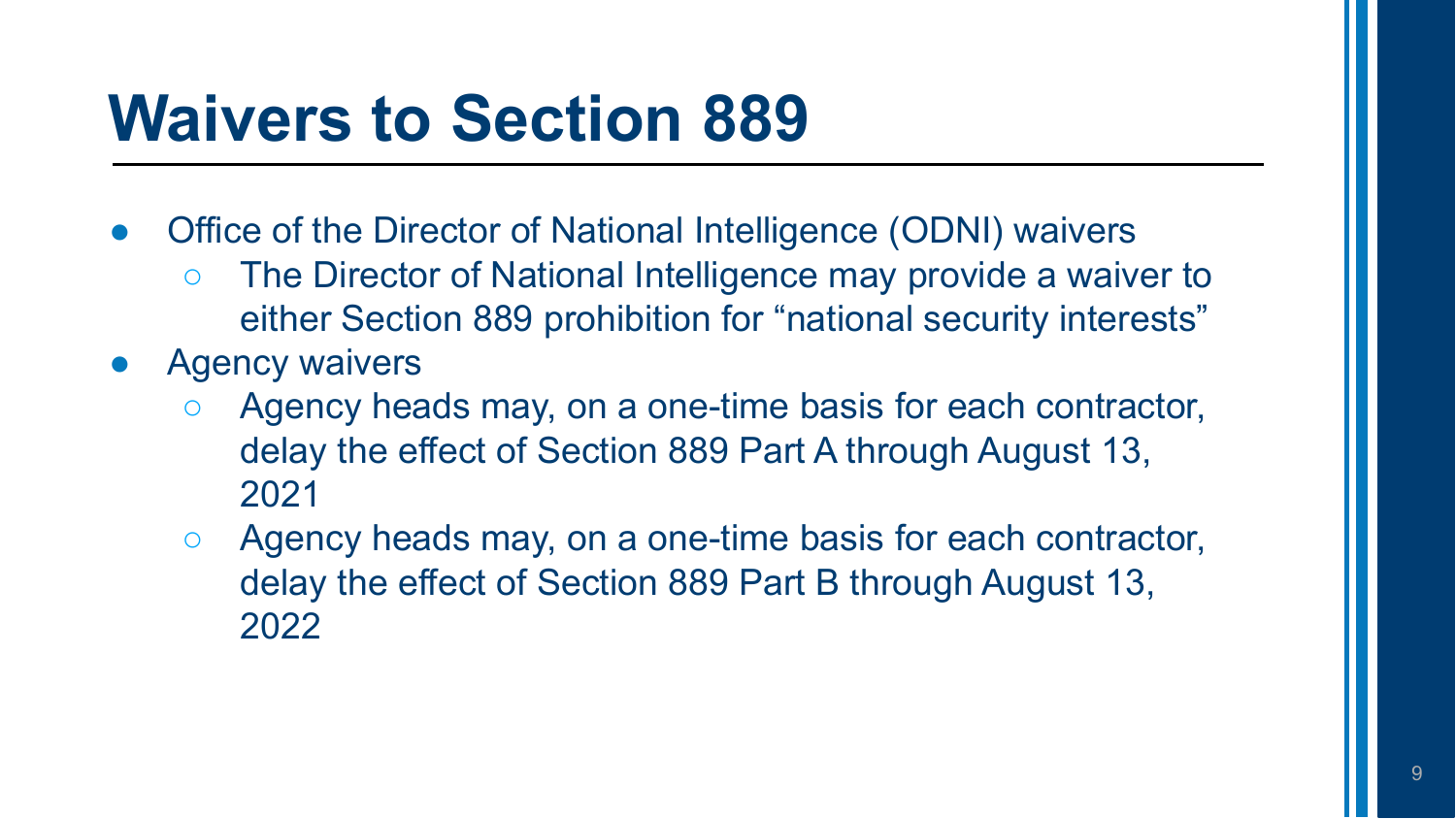## **Agency-Granted Waivers**

- Each Agency-granted waiver must include:
	- A compelling justification for additional time needed
	- A full and complete laydown of, and a phase-out plan to eliminate, the covered telecom from the offeror/contractor
	- An ODNI determination that granting the waiver will not adversely affect U.S. national security
	- 15-day advanced notification to the FASC and ODNI
- Agencies must notify Congress within 30 days of issuance of a waiver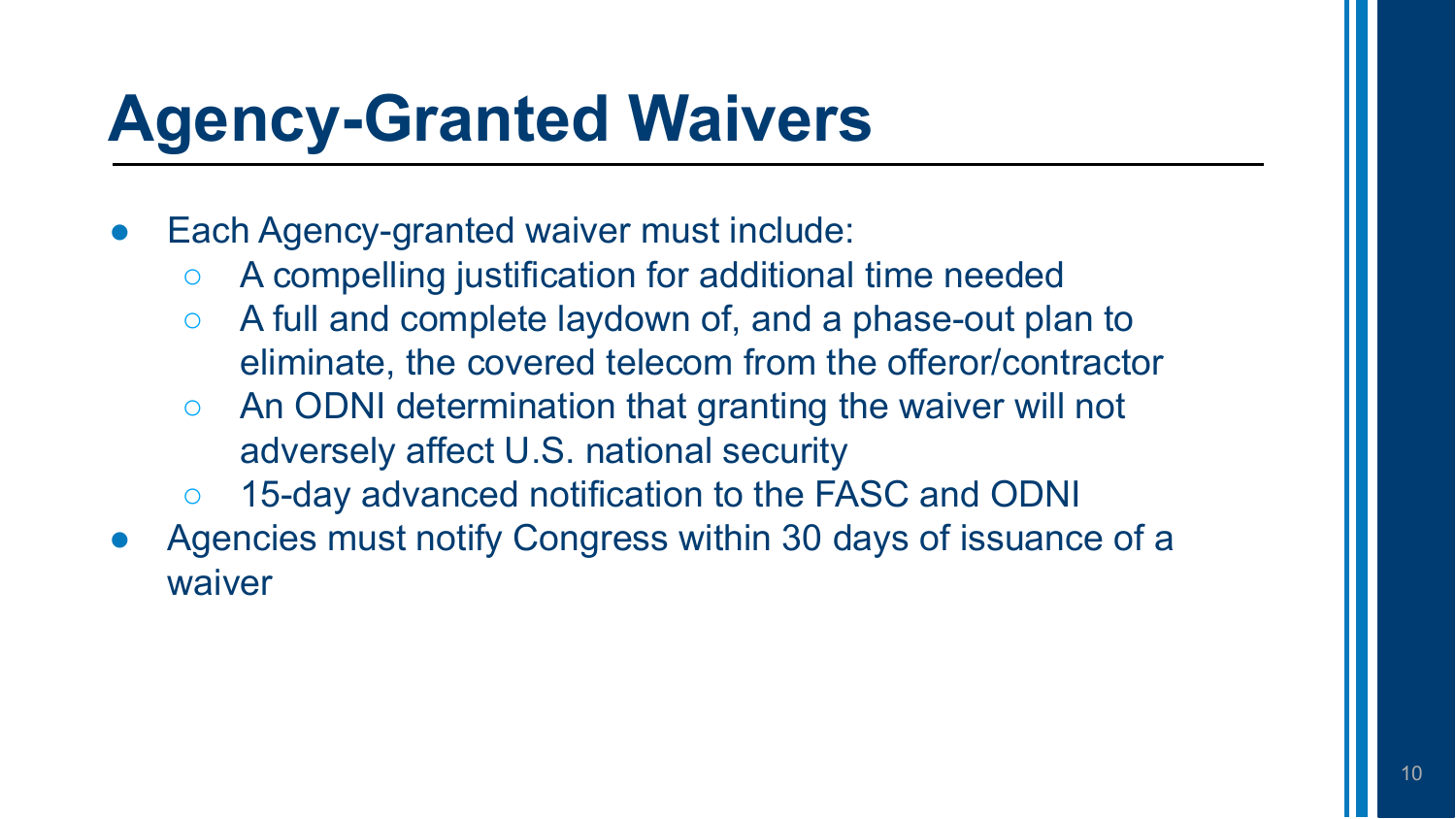### **GSA-Granted Waivers**

- GSA contracting officers have been instructed that waivers should be sought only as a last resort and, therefore, there are only two circumstances in which a GSA contracting officer may pursue a waiver:
	- For a new procurement, when there is no other means to make an award in time to avoid Government mission failure
	- For an existing contract (or order), where there is no other means to replace the contractor in time to avoid Government mission failure
- GSA's [Acquisition Letter MV-20-10](https://www.gsa.gov/cdnstatic/MV-20-10_0.pdf) includes a multi-step process for GSA contracting officers to follow when pursuing waivers
	- Although addressed to GSA's acquisition workforce, the waiver process may be educational for industry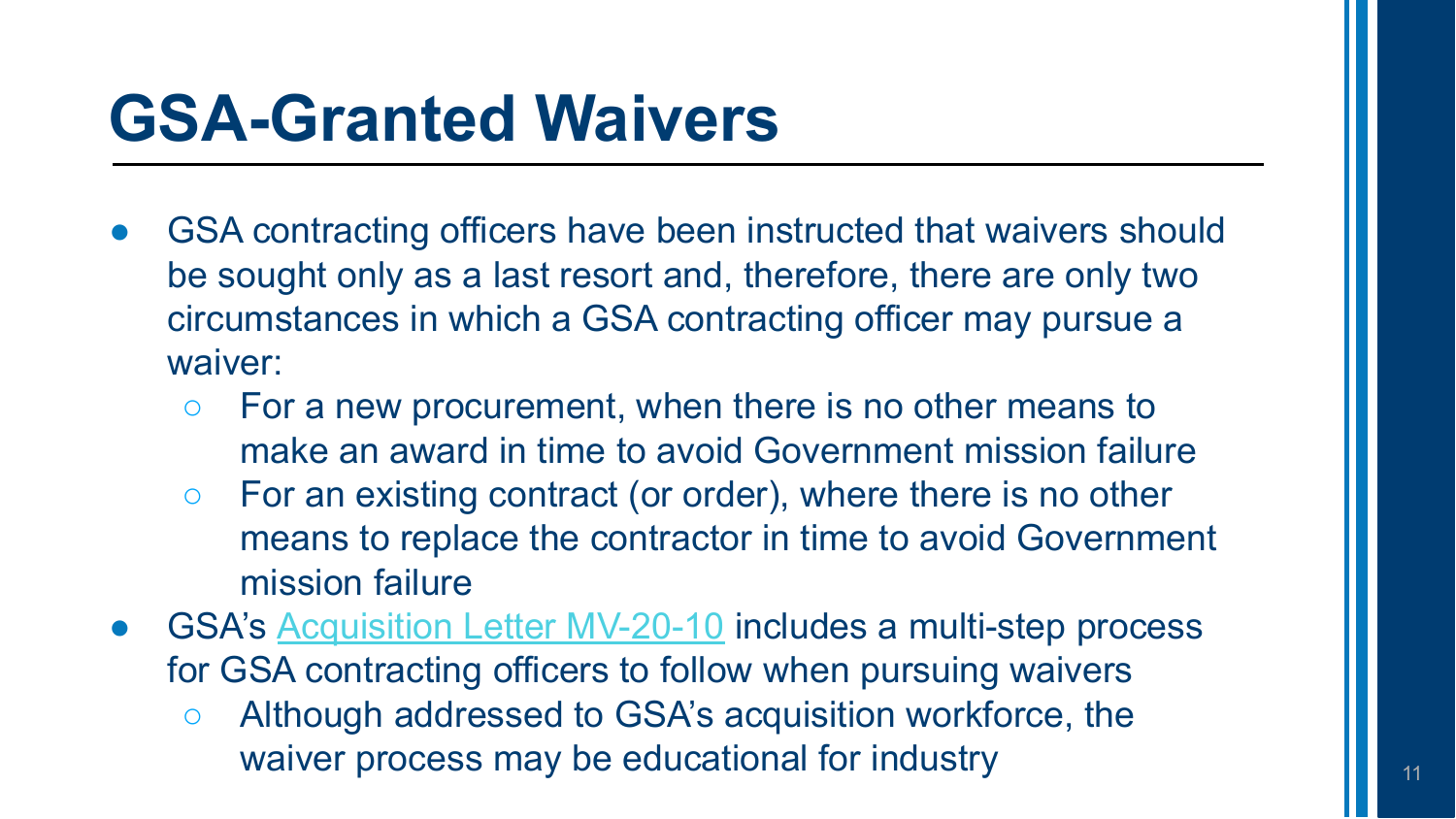## **Outstanding Industry Questions**

- GSA received several questions from industry, that the FAR rule does not address, to which GSA does not have answers:
	- Information about the list of subsidiaries and affiliates
		- When (or if) will it be developed?
		- If developed, where will it be available?
		- How will companies be added or removed?
	- Will a "white list" of approved equipment and services be made available?
	- Is commercial sale "use" by the offeror?
	- Is employee use of personal property "use" by the offeror?
	- Are maintenance or warranty services "use" by the offeror?
	- Will additional definitions, including "system", be shared?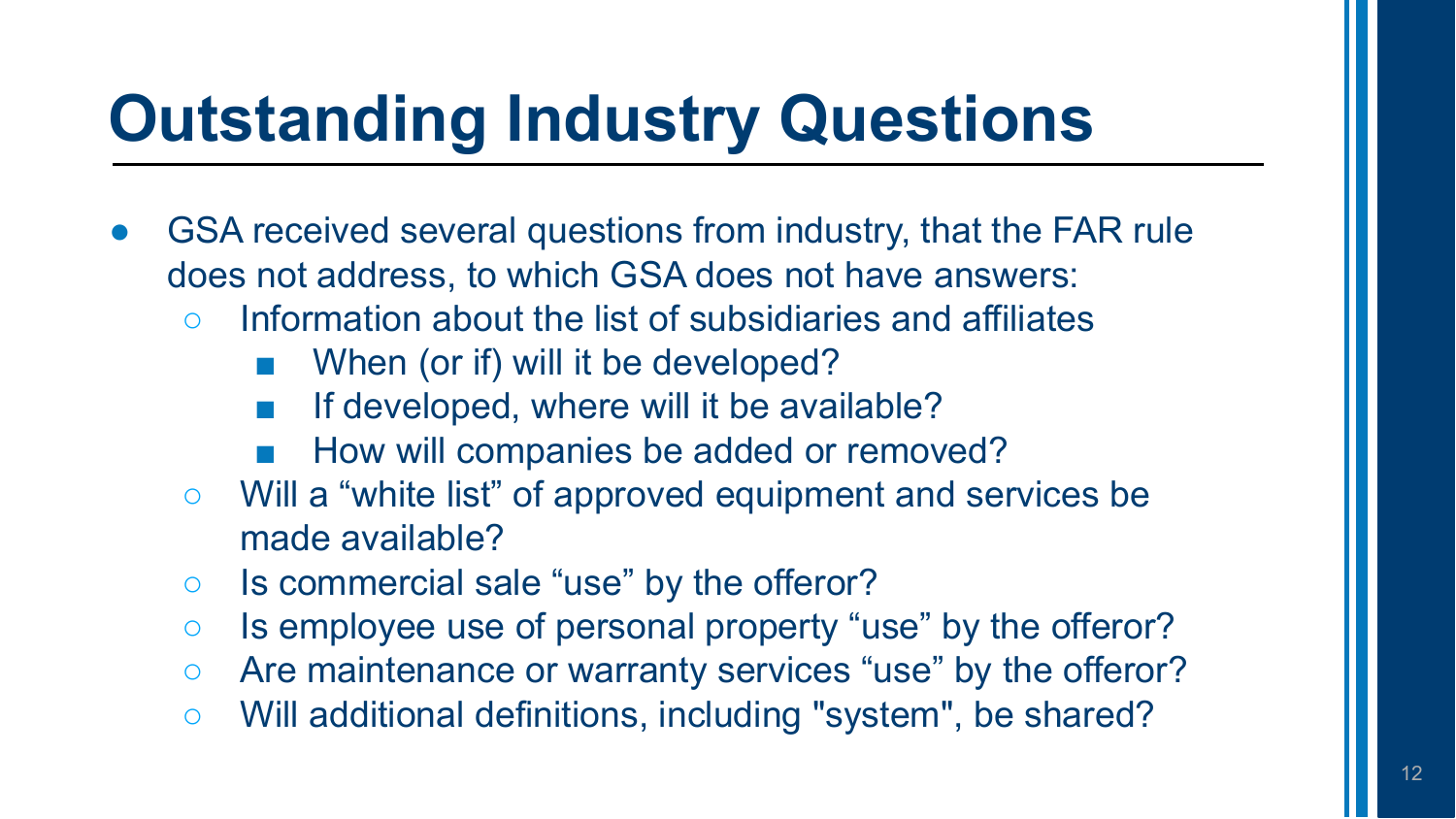#### **How to Comment**

- Outstanding questions and answers to the FAR rule's questions should be submitted as comments to the FAR rules
	- Comments to the third interim FAR rule are due September 14
	- Comments to the fourth interim FAR rule are due October 26
- Comments may be submitted at [regulations.gov](http://www.regulations.gov)
	- Search for "FAR Case 2019-009"
	- Select corresponding "Comment Now" link
	- Follow instructions provided
- Once processed, all comments will be publicly viewable on [regulations.gov](https://www.regulations.gov/)
- Comments may be submitted anonymously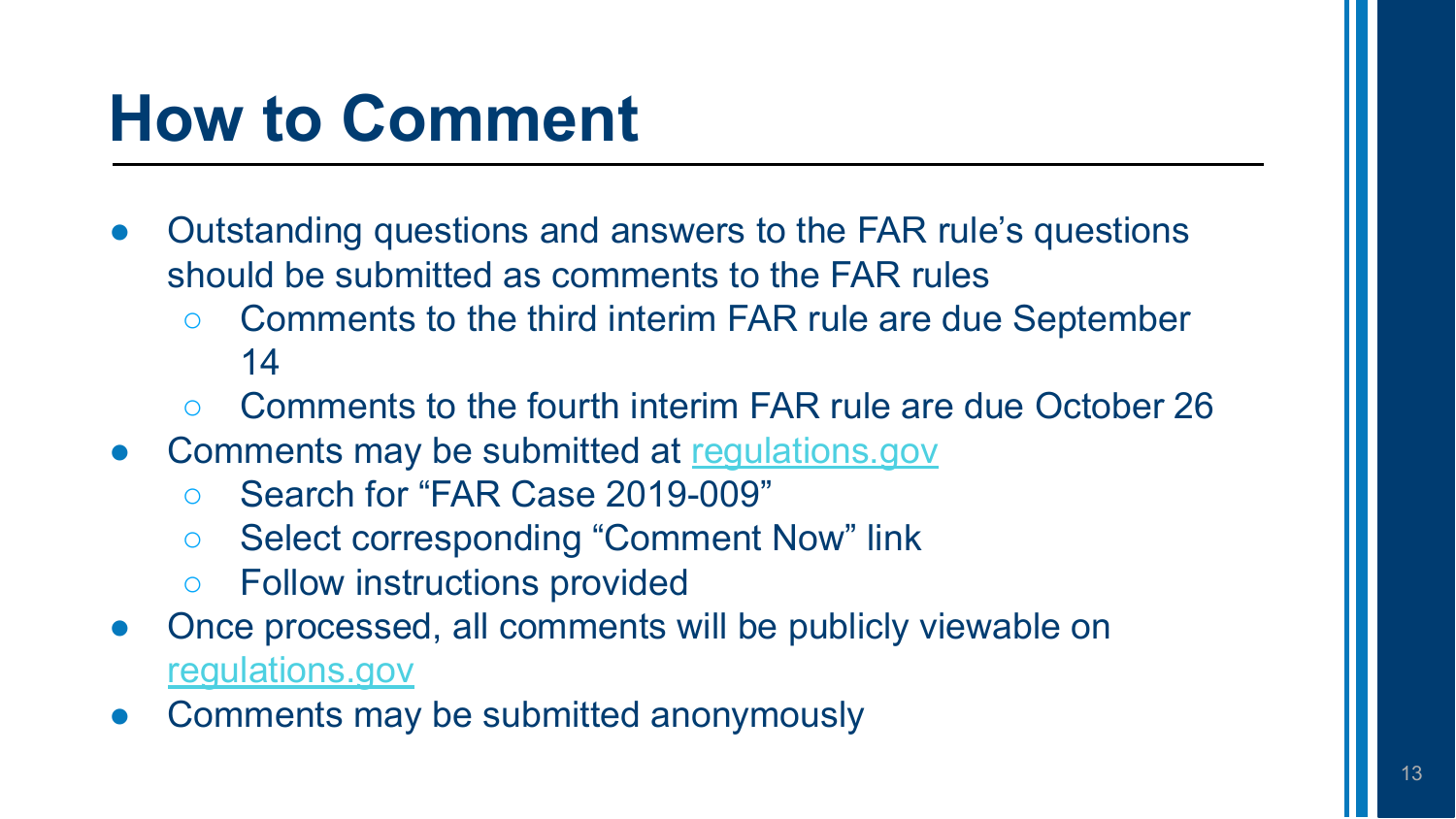#### **Section 889 Resources**

- *● Publicly available resources on [Acquisition.gov](https://www.acquisition.gov/FAR-Case-2019-009/889_Part_B)*
	- Text of all four FAR rules
	- [Video](https://www.youtube.com/watch?v=GJr5niqIidE) and [Slides](https://www.acquisition.gov/sites/default/files/page_file_uploads/Section-889-Explanation-1.pdf) from GSA Office of Small and Disadvantaged Business Utilization (OSDBU) Webinar
	- o [Two-Page Industry Flyer](https://www.acquisition.gov/sites/default/files/page_file_uploads/889-Flyer-Approved.pdf) explaining Section 889
	- [GSA Acquisition Letter MV-20-10](http://gsa.gov/node/136949) implementing Section 889
	- [GSA Class Deviation CD-2020-15](https://gsa.gov/node/136882) applying Section 889 FAR representation and reporting requirements to GSA's real property lease acquisitions and Commercial Solution Opening procurements (CSOs)
	- [Addendum 1 to CD-2019-11](http://gsa.gov/node/126065) cancelling GSAR 552.504-70 and temporarily suspending the rest of the previous deviation
	- GSA SCRM Review Board Decision Rubrics ([Part A](https://www.gsa.gov/node/137295); [Part B](https://www.gsa.gov/node/137296))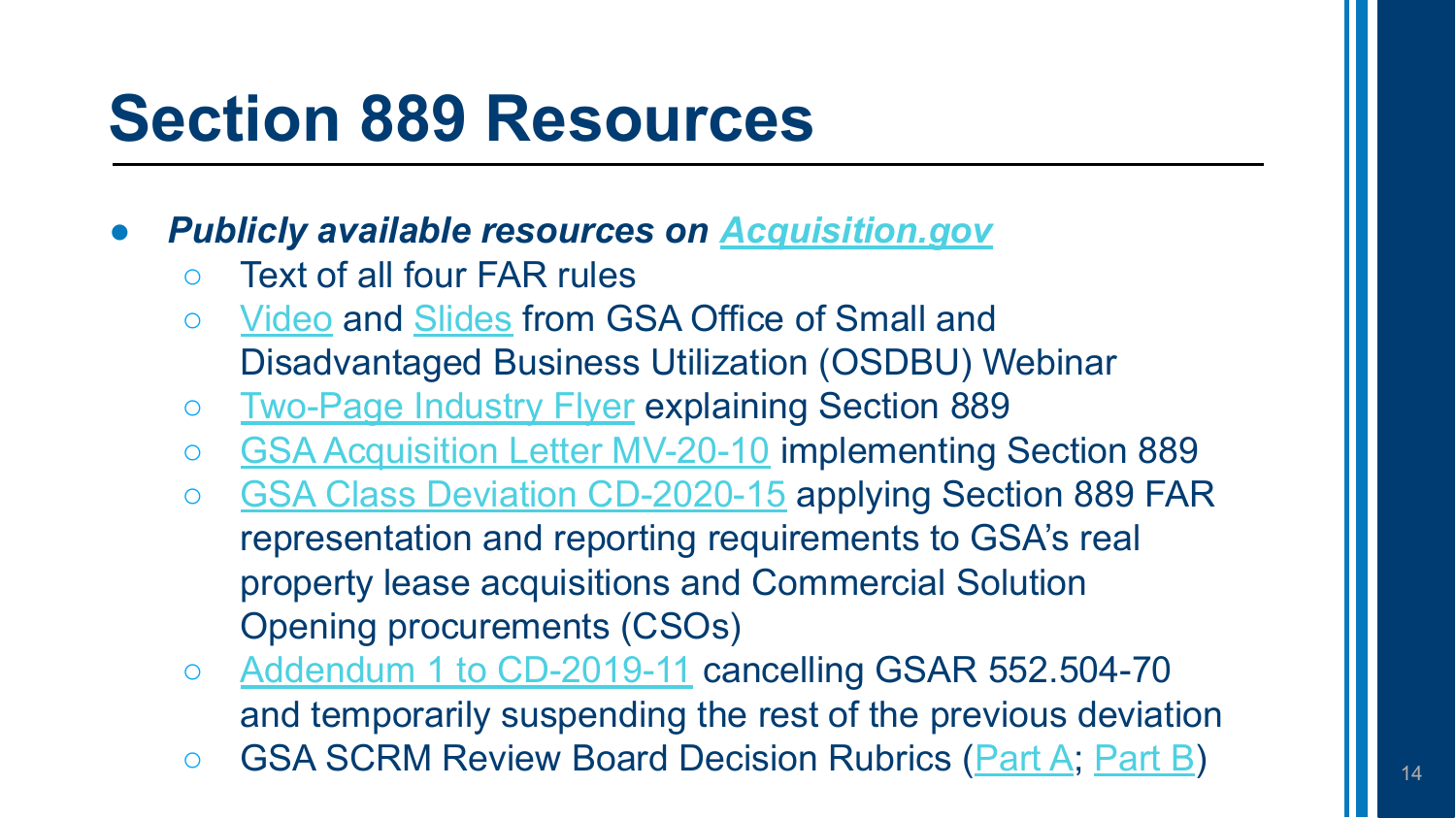### **Section 889 Resources, cont'd**

- **Publicly available resources coming soon to <b>***[Acquisition.gov](https://www.acquisition.gov/FAR-Case-2019-009/889_Part_B)* 
	- Frequently Asked Questions
	- Implementation Tables
	- Decision Trees
- *● Publicly available resources in other locations*
	- [Leasing Alert LA-20-11](https://www.gsa.gov/real-estate/real-estate-services/leasing-policy-procedures/policy-and-tools/policy/leasing-desk-guide-and-other-policy-information/leasing-alerts-and-lease-acquisition-circulars-lac) providing information about GSA's application of Section 889 to GSA's real property lease acquisitions
	- Information about whether a FAS IDV has been modified can be found using the [GSA FAS Section 889 Part B Contract](https://d2d.gsa.gov/report/gsa-fas-889-part-b-contract-vehicle-modification-tracking-dashboard) [Vehicle Modification Tracking Dashboard](https://d2d.gsa.gov/report/gsa-fas-889-part-b-contract-vehicle-modification-tracking-dashboard)
		- Note that information is also available on [Contracts](https://www.gsaelibrary.gsa.gov/ElibMain/contractsOnline.do?scheduleNumber=MAS) [Online](https://www.gsaelibrary.gsa.gov/ElibMain/contractsOnline.do?scheduleNumber=MAS) (for Schedules) or program websites